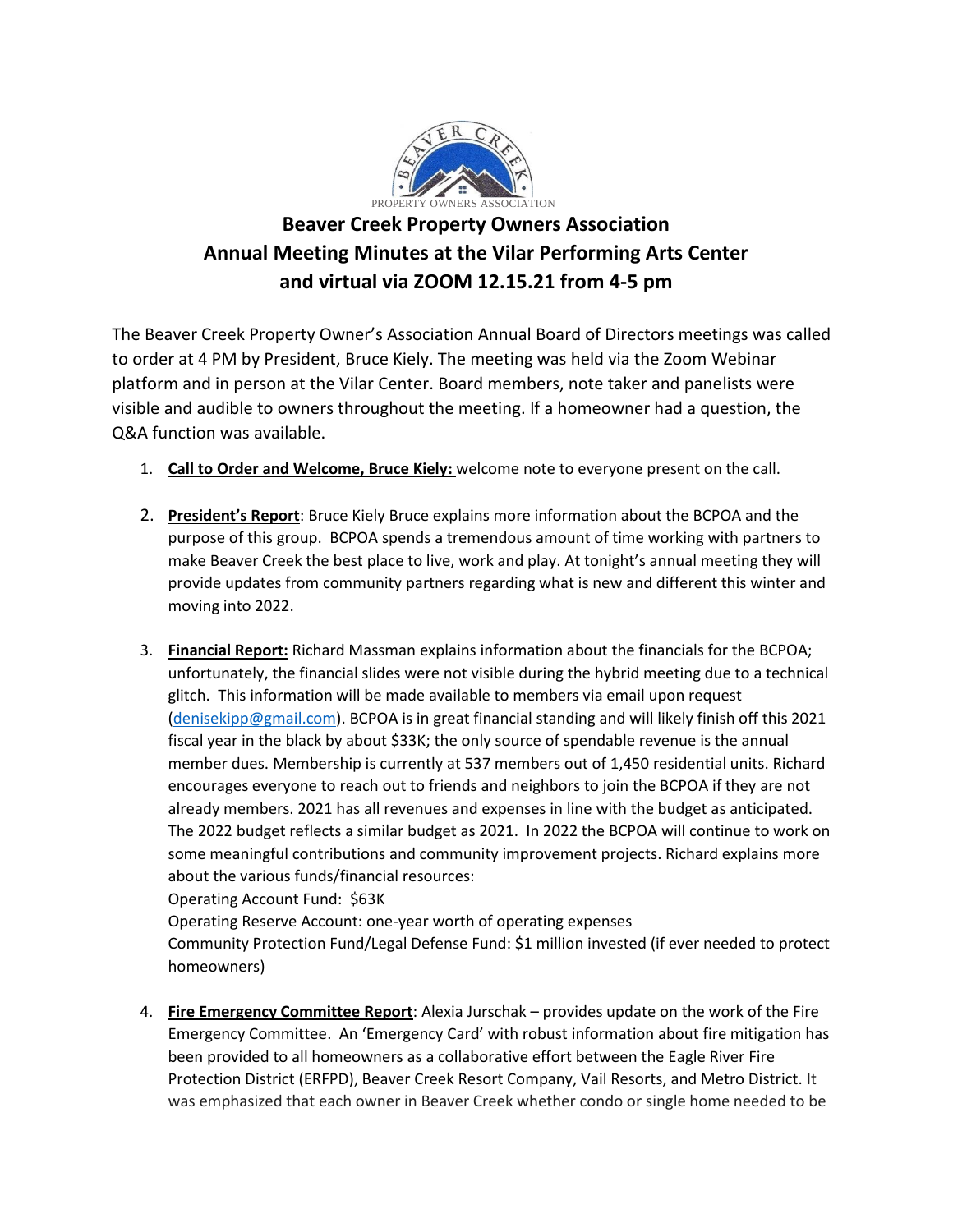part of a comprehensive fire prevention program. Such a program includes a free fire audit followed up by taking the steps identified in the audit to make a home or condo as safe from fire as possible. Only if all participate can Beaver Creek be as safe as possible in the event of a fire situation

- 5. **Metro District Report**: Dave Eickholt provides overview and explains more on how the most pressing issue is "water management". Staff of the Eagle River Water & Sanitation District have proposed including the Upper Eagle Regional Water Authority into their organization. As a Member of the Water Authority, the Beaver Creek Metro has registered its objection to the proposed unification for the following reasons:
	- a. Unification could weaken Beaver Creek's water rights in the future
	- b. Unification dilutes and/or eliminates Beaver Creek's voice and voting rights regarding water management, usage, costs and taxation
	- c. Vail and other large communities would gain control on all water matters
	- d. Unification reduces Beaver Creek's influence on how surplus water is used
	- e. Unification has been debated since 1995 without a compelling case being made to justify it
	- f. The current way of operating can address all issues related to water

Other Water Authority Members have also registered their concerns and objections to unification as proposed. Metro has retained independent counsel to advise on and represent Beaver Creek's best interests.

- 6. **Vilar Center Report**: Owen Hutchinson provides a report on the 2022 schedule at the Vilar Center and applauds the BCPOA for their work in the community and the support they provide to the Vilar Center. The BCPOA underwrites four events at the Vilar Center each year. In 2022, the BCPOA has chosen to underwrite the following.
	- Simon and Garfunkel story Broadway theatrical production
	- Jazz at Lincoln Center orchestra featuring Wynton Marsalis
	- Cirque Mechanics Birdhouse Factory
	- Madagascar the musical from Dreamworks Productions
		- $\circ$  BCPOA members that attend these shows are welcome to join us in the May Gallery for drinks and hors d'oeuvres prior to the performances.

Owen continues to discuss winter 2022 scheduled events and health and safety pre-cautions in light of Covid-19.

7. **Beaver Creek Resort Company Report (BCRC)**: Liz Jones discusses the strong collaboration between the BCPOA and the BCRC over the years. Recent updates included 2021 financials and the strong financial position that they are closing out the 2021 year with. Fiscal year 2022 capitol projects are being planned which include a modernized lighting system throughout the village; a rejuvenated Creekside playground; planning of events for 2022; escalator upgrades; village furniture upgrades in spring '22; wifi and automation solutions are also in the works; plus many more village updates in 2022 (retail, restaurants, game room, salon, etc. all new additions to the Beaver Creek Village).